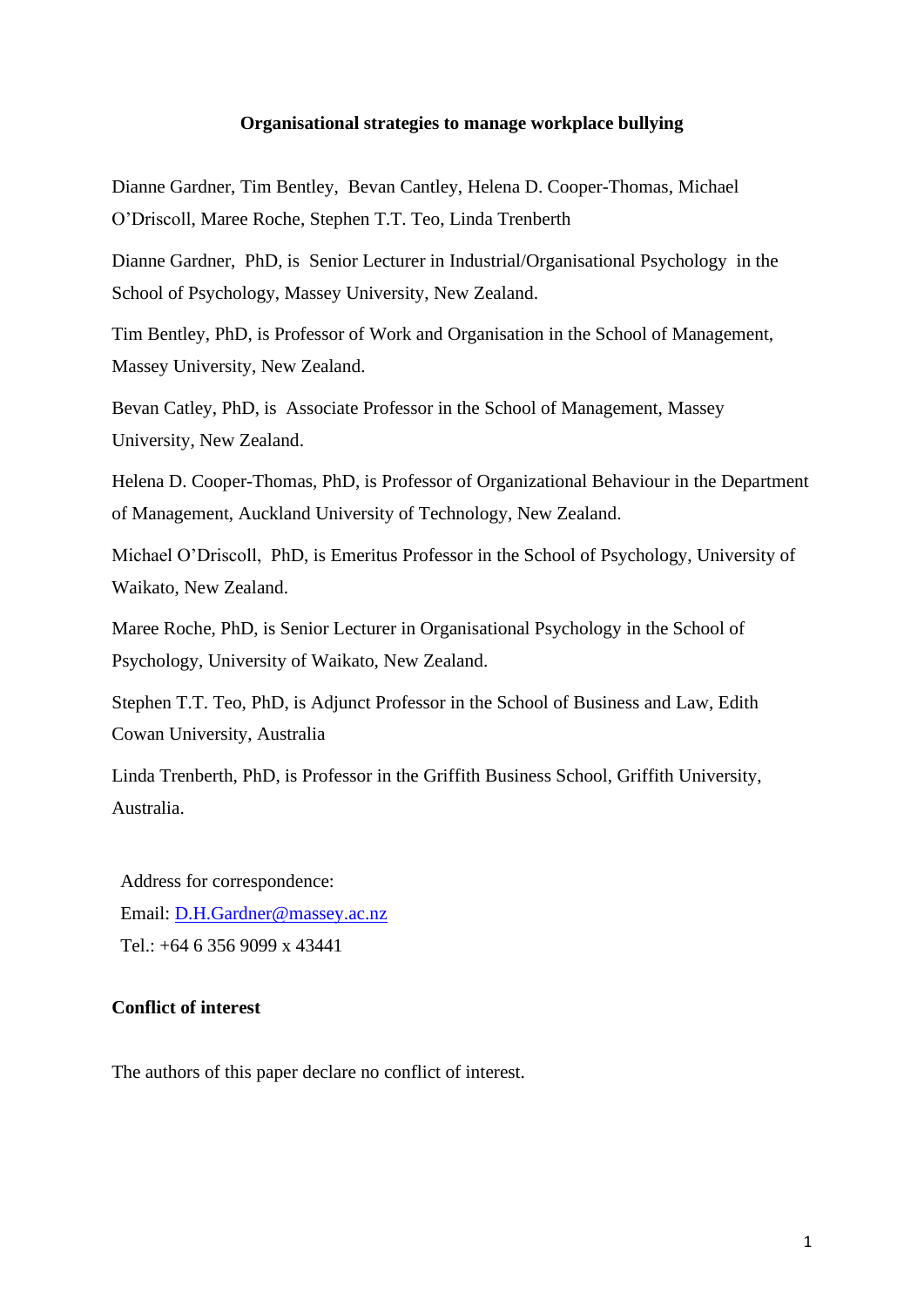### **Abstract**

**Organisations may adopt a range of approaches in order to attempt to deal with workplace bullying, but evidence for the effectiveness of these approaches is mixed. Eight hundred and twenty-six participants in New Zealand responded to a secure online survey at two time points 3 months apart. In general, participants were frequently unaware of which initiatives their organisations had in place to address workplace bullying, but reported that the initiatives they knew about were likely to be effective. Participants who had not been bullied reported that their organisations had more initiatives in place and that these initiatives were more effective than those who had been bullied; managers reported more initiatives as being in place than non-managers. The initiatives reported as most prevalent were not necessarily those reported as being most effective. In general, even the presence of initiatives which were seen as effective did little to buffer the negative effects of bullying on well-being, intentions to leave, and perceptions of organisational leadership and support.** 

#### **Keywords: Workplace bullying, management.**

#### Introduction

Workplace bullying is a prevalent and costly problem for individuals and organisations. In New Zealand, workplace bullying is classified as a workplace hazard which employers have a duty to manage.<sup>[1](#page-9-0)</sup> Worksafe New Zealand uses the Safe Work Australia definition of bullying: "repeated and unreasonable behaviour directed towards a worker or a group of workers that creates a risk to health and safety". [1](#page-9-0) Repeated behaviour is persistent and can involve a range of actions over time, and therefore a single incident of unreasonable behaviour is not considered to be bullying. Unreasonable behaviour means "actions that a reasonable person in the same circumstances would see as unreasonable". [1](#page-9-0) Bullying can victimise, humiliate, intimidate or threaten a person or a group, and it can be carried out by one or more workers or by others such as clients, patients, students, customers or members of the public. Workplace bullying can take many forms, from overt actions such as threats and intimidation to more subtle behaviours such as spreading rumours, gossip and lies, excluding or isolating someone or withholding job-relevant information.<sup>[1,](#page-9-0) [2](#page-9-1)</sup> Bullies can act in person or electronically through the use of email, text messaging, and social media. The diversity of actions and approaches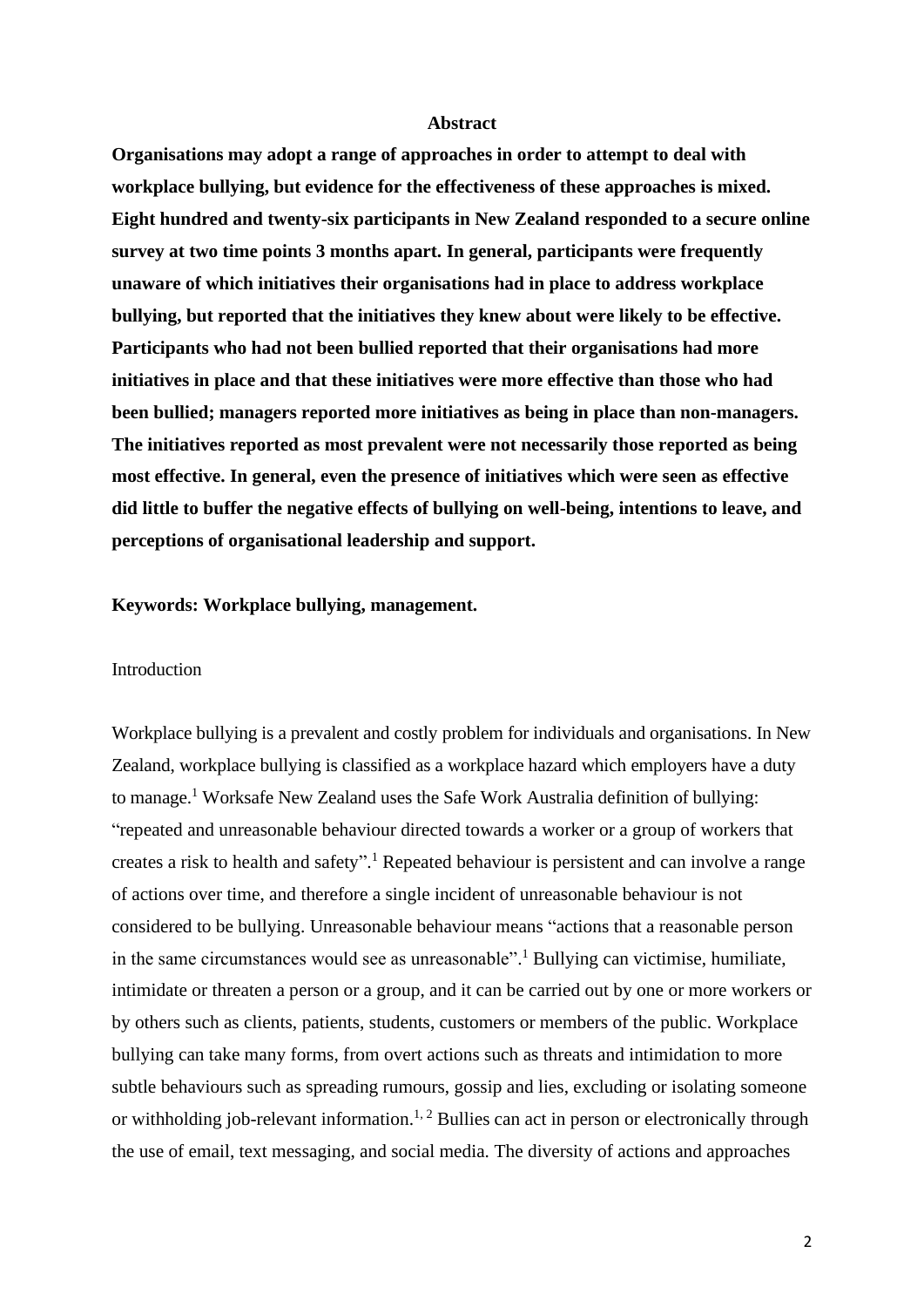that can constitute bullying, and the covert nature of many of them, makes workplace bullying difficult to manage.

As well as the legal requirements to manage hazards, there are ethical and business imperatives to manage bullying at work. Ethical imperatives relate to the well-established negative impacts on individuals, including witnesses, such as stress, fatigue, burnout, helplessness, post-traumatic stress disorder, poor physical health, depression and a range of other physical and mental health impacts.<sup>[1,](#page-9-0) [3-7](#page-9-2)</sup> Business performance is also affected by reduced productivity, poor morale, increased absenteeism, reduced safety and customer service, and increased staff turnover with its associated costs.<sup>[8,](#page-10-0) [9](#page-10-1)</sup>

Many 'solutions' to workplace bullying focus on targets, for example by providing stress management or resilience training,<sup>[10](#page-10-2)</sup> or on improving interpersonal interactions for example by mediation, but the effectiveness of these approaches is mixed.<sup>[11,](#page-10-3) [12](#page-10-4)</sup> More effective solutions are likely to lie in correcting the organisational systems and practices that allow bullying to flourish, such as ineffective leadership,  $13, 14$  $13, 14$  poor work organisation,  $15$  poor HR practices,  $16$ poorly managed organisational change,<sup>[17](#page-10-9)</sup> inappropriate role models,<sup>[18](#page-10-10)</sup> and poor work cultures. [19,](#page-10-11) [20](#page-10-12)

Other recommendations focus on initiatives such as the development of policy, procedures, guidelines, systems, training and workplace culture<sup>[21](#page-10-13)</sup> but organisations still have difficulty managing this persistent problem. Barriers include targets' lack of knowledge of systems or, where they are aware of them, an unwillingness to report bullying, often due to the stigma of being bullied, the power imbalance between target and bully, or the belief that nothing will be done. In many cases, targets' fears that organisational systems will prove ineffective have been well-founded, as Human Resources (HR) practitioners are often unwilling to support employees when managers are accused of bullying.<sup>[22](#page-10-14)</sup> However, workplaces with clear policies and norms of behaviour, where employees trust the effectiveness of systems, should be those in which bullying is less likely to flourish.<sup>[15](#page-10-7)</sup> Our first proposition is that:

H1: Perceived effectiveness of organisational initiatives will be negatively related to reports of workplace bullying.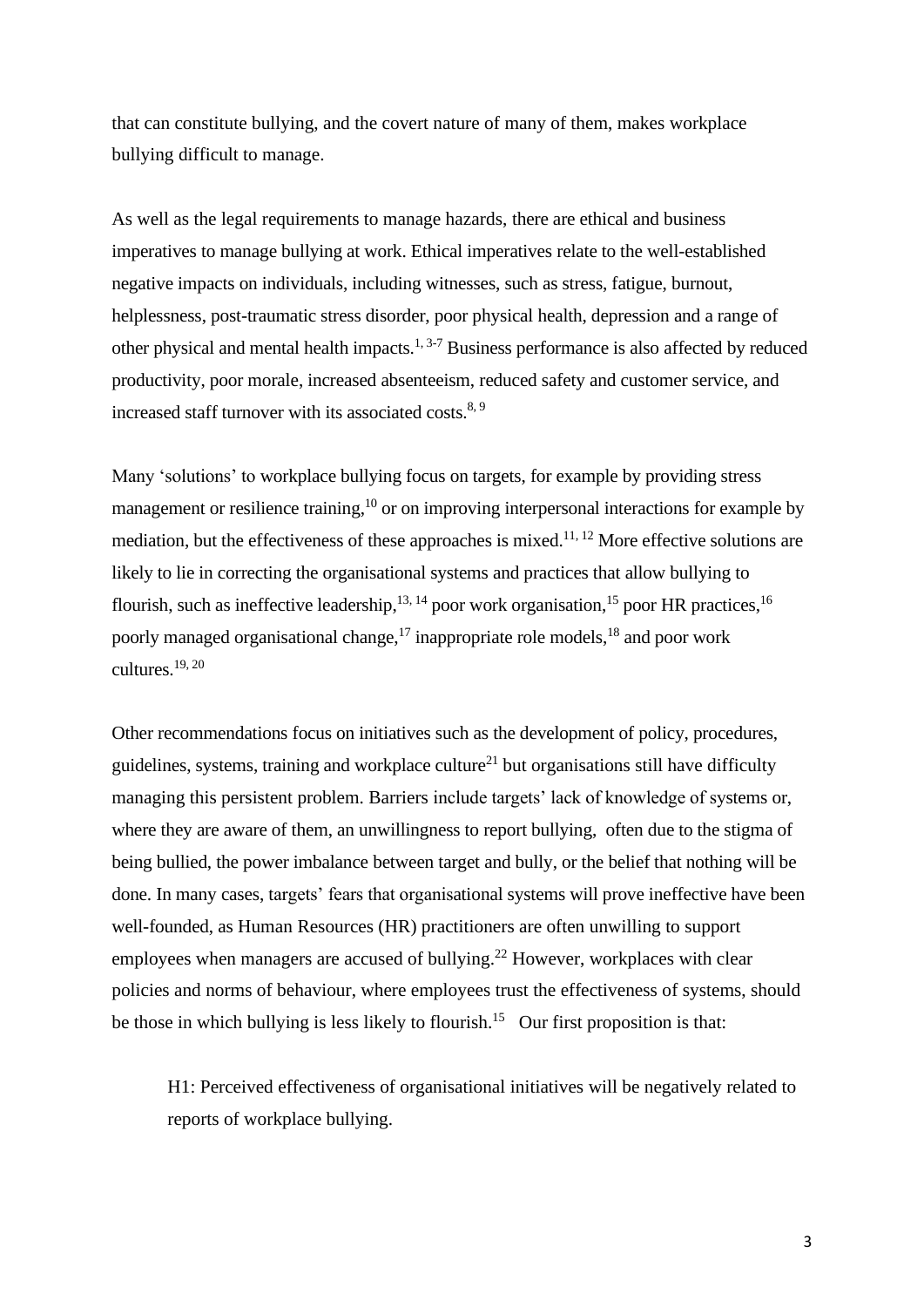Perceived effectiveness of organisational initiatives should be related to perceptions that organisational leadership is effective, that teams function well, and that the organisation is supportive. Poor leadership is known to be related to higher rates of bullying.<sup>[23](#page-11-0)</sup> Destructive leadership is the "systematic and repeated behaviour by a leader, supervisor, or manager that violates the legitimate interest of the organization by undermining and/or sabotaging the organization's goals, tasks, resources, and effectiveness and/or the motivation, well-being or job satisfaction of subordinates".<sup>[24](#page-11-1)</sup> It can include making decisions based on inadequate information, lying, micro-managing and failing to make work roles clear.<sup>[25](#page-11-2)</sup> In contrast, ethical leadership is "the demonstration of normatively appropriate conduct through personal actions and interpersonal relationships, and the promotion of such conduct to followers through two-way communication, reinforcement, and decision-making".<sup>[26](#page-11-3)</sup> Ethical leaders listen, set and maintain standards, act as good role models and are trustworthy.

At a broader level, perceived organisational support (POS), the perception that the organization values employees' and cares about their well-being,  $27, 28$  $27, 28$  can reduce the likelihood of negative behaviours at work,<sup>[29](#page-11-6)</sup> and reduce the effects of bullying on targets' intentions to leave, wellbeing and health.<sup>[8,](#page-10-0) [30](#page-11-7)</sup> A supportive organisation is one that is likely to engender trust in organisational systems and processes, giving employees some confidence that, if they encounter problems at work, the organisation will assist them in dealing with those problems. Our second expectation is that:

H2: Perceived effectiveness of organisational initiatives will be related to higher perceptions of a. ethical leadership and b. perceived organisational support; and c. lower perceptions of destructive leadership.

Bullying is known to be harmful to physical and mental health, and it seems reasonable to expect that the combination of experiencing bullying and perceiving that organisational initiatives are ineffective in dealing with it would be doubly harmful. Employees who expect their problems to be dealt with effectively, but find that they are not, are likely to be disappointed, and the harm caused by bullying in terms of individual well-being and perceptions of the organisation is likely to be exacerbated. We therefore predicted that:

H3: The relationships between workplace bullying and a. health symptoms, b. strain, c. intentions to leave, d. ethical leadership, e. destructive leadership and f. perceived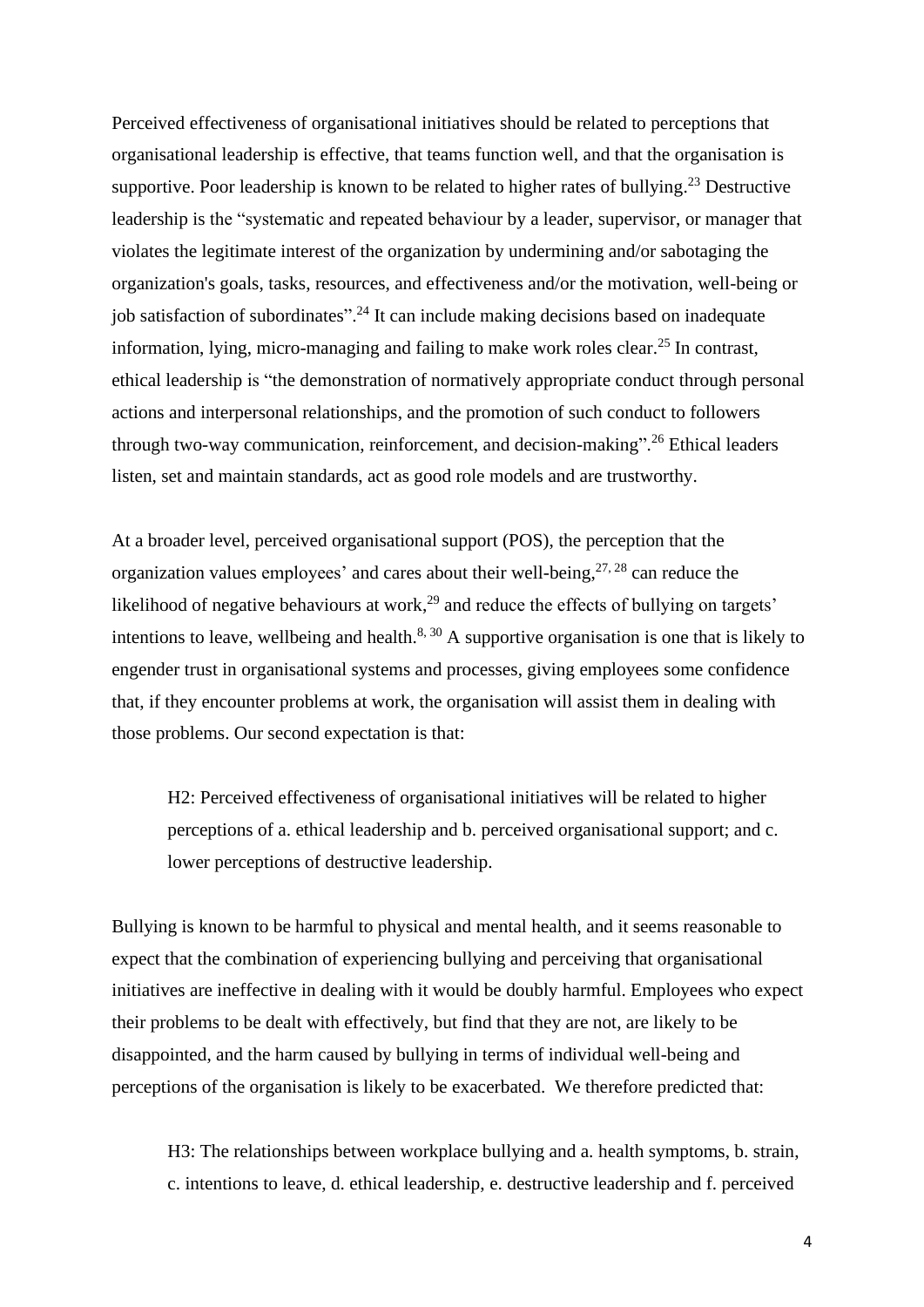organisational support will be weaker when the perceived effectiveness of organisational initiatives is higher.

## **Method**

Data were collected by means of online surveys using Qualtrics, a secure hosting site. All participants needed to be currently employed within New Zealand. Data were collected at two time points 3 months apart. Predictor variables at Time 1 and criterion variables at Time 2 were the focus of analysis. Three months was selected as a timeframe suitable for exploring cross-time effects, [31](#page-11-8) and to minimize common method variance by separating the measurement of the predictor and criterion variables.<sup>[32](#page-11-9)</sup> Ethical approval was obtained via a Low Risk Notification to the Massey University Human Ethics Committee.

# *Participants*

All 826 participants were employed in New Zealand at both time points. Of the 825 participants providing information on their gender, 477 (57.7%) were female and 348 (42.1%) were male. The mean age was 50 years and mean tenure in the current organisation was 6.5 years. Fifty-two (6.3%) were senior managers, 132 (16%) were mid-level managers, 74 (9%) were first-line supervisors and 554 (67%) were non-managerial employees; 14 (1.7%) did not provide this information. Role (0=non-managerial, 1=managerial) was entered as a control variable in the regressions.

### *Measures*

Workplace bullying was measured using the 22-item Negative Acts Questionnaire – Revised (NAQ-R). [33](#page-11-10) This provides a list of 22 negative behaviours (e.g. "someone withholding information which affects your performance"; never = 0 to daily = 4;  $\alpha$  = 94). The mean score across negative acts was computed for each person. Respondents were classified as 'bullied' if they had experienced at least two of the negative behaviours weekly or more often over the past 6 months. Respondents who did not meet this criterion were classified as non-bullied.<sup>[34](#page-11-11)</sup>

A list of 20 initiatives that organisations could use to address bullying was compiled from the literature (e.g. "a policy or procedure that defines workplace bullying and states that it is unacceptable"). Participants were asked to indicate whether their organisation had each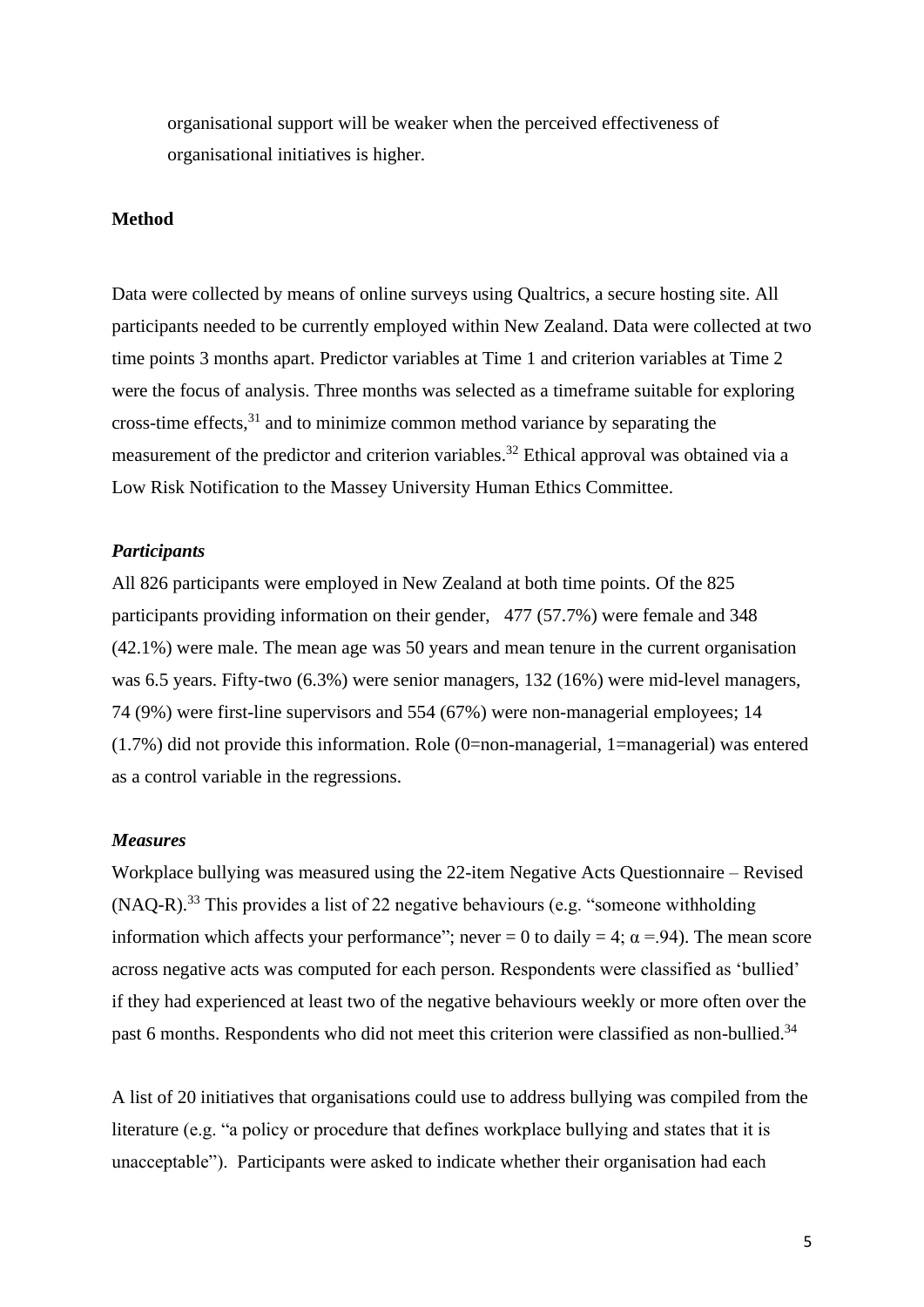initiative in place (yes, no, don't know or prefer not to answer), and if so, to rate its effectiveness (1=very ineffective, 4=very effective;  $(\alpha = .99)$ .

Ethical leadership was measured with 10 items (e.g. "my boss listens to what employees have to say", 1=Never to  $5 =$  Always;  $\alpha = .89$ .<sup>[26](#page-11-3)</sup>

Destructive leadership was measured with 20 items e.g. "my boss has his/her head in the sand", 1=Never to  $5 =$  Always;  $\alpha = .95$ .<sup>[25](#page-11-2)</sup>

Perceived organisational support (POS) was measured with  $7$  items<sup>[8](#page-10-0)</sup> e.g. "my organisation strongly considers my goals and values" (1=Strongly disagree, 7=Strongly agree;  $\alpha$  =.96).

Psychological strain was measured with the 12-item version of the General Health Questionnaire.<sup>[35,](#page-11-12) [36](#page-11-13)</sup> Respondents indicated how often (1 = not at all to 4 = much more than usual) they had experienced symptoms in the previous 6 months e.g. "felt constantly under strain". A higher score indicated more strain ( $\alpha = .87$ ).

Physical health symptoms were measured by 13 items<sup>[37](#page-11-14)</sup> e.g. "Over the past 6 months, how often have you experienced an upset stomach or nausea" (Less than once a month or never = 1; Several times per day = 5). Higher scores reflected poorer physical health ( $\alpha$  = 82).

The measure of intentions to leave comprised 3 items<sup>[38](#page-11-15)</sup> e.g. "How likely is it that, over the next year, you will actively look for a new job outside of this organisation (1=very unlikely to 6 = very likely;  $\alpha$  =.91).

# *Data analysis*

The workplace bullying data were non-normally distributed so log transformations were applied. Analyses were run with transformed and non-transformed variables. As no differences were observed in the patterns of findings, analyses using non-transformed variables are reported. Hypotheses were tested using correlation and regression; group differences were examined using analysis of variance or t-tests. Hypothesis 3 was tested using hierarchical regression.

# **Results**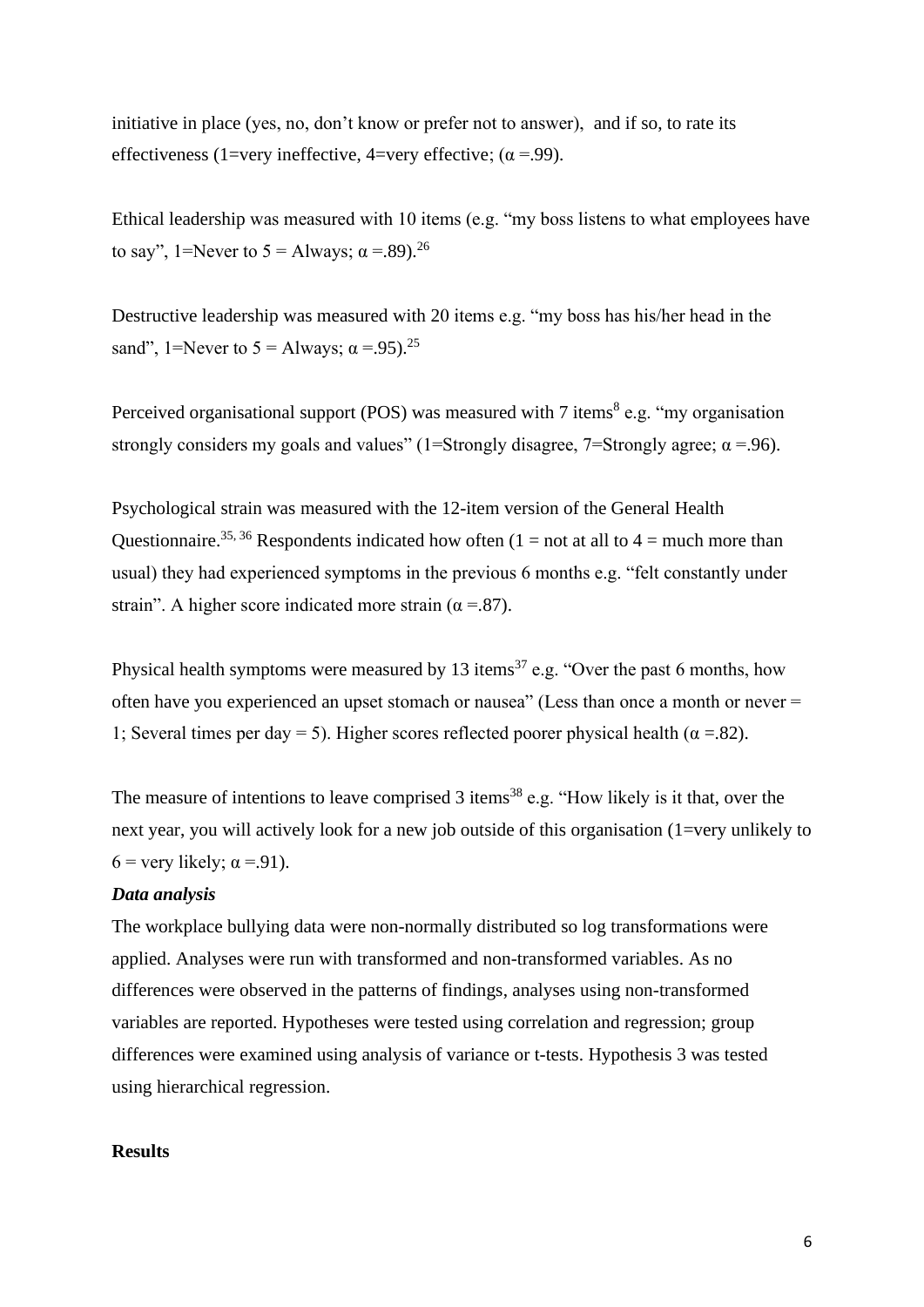### *Workplace bullying*

At Time 1, 133 (16.1%) of participants met the criterion for having been bullied: they had experienced two or more negative acts at least weekly for at least six months. There were no significant differences between managers and non-managers, or between gender groups, in the extent to which they had experienced bullying  $(t_{806}=1.24, t_{820}=1.70,$  respectively; p $> 0.05$ ). Those who had experienced bullying at Time 1 reported at Time 2 that their organisations had less ethical leadership, more destructive leadership and less perceived organisational support. Not surprisingly, they also reported more strain, worse health and higher intentions to leave (Table 1). These findings are in line with those from the broader research literature on bullying: workplace bullying worsens stress, health symptoms, intentions to quit and perceptions of the organisation.

## *Effectiveness of organisational initiatives*

Hypotheses 1 and 2 were supported (Table 1). Perceived effectiveness of organisational initiatives was related to less bullying and destructive leadership and to more ethical leadership and perceived organisational support.

## Insert Table 1 about here

Of the 20 organisational initiatives, participants indicated that on average less than half were present (mean  $= 8.32$ , SD  $= 7.05$ , range 0-20). Only 30% knew whether or not their organisation had all of the initiatives, and 9% did not know whether their organisation had any of them. For those initiatives reported to be present, the mean rating was 'effective'  $(mean = 3.0, SD = .66, scale range 1-4)$ . Compared to non-managers, managers reported that more organisational initiatives were present  $(t_{809}=2.39, p<.05)$  but not that they were more effective ( $t_{565}=1.47$ , p>.05).

The initiatives most frequently endorsed as being present (Figure 1) were: "a policy or procedure that defines workplace bullying and states that it is unacceptable"; "encouragement of open and respectful communication among people"; "management support for preventing workplace bullying"; "a reporting system for workplace bullying" and "access to mediation if required".

Insert Figure 1 about here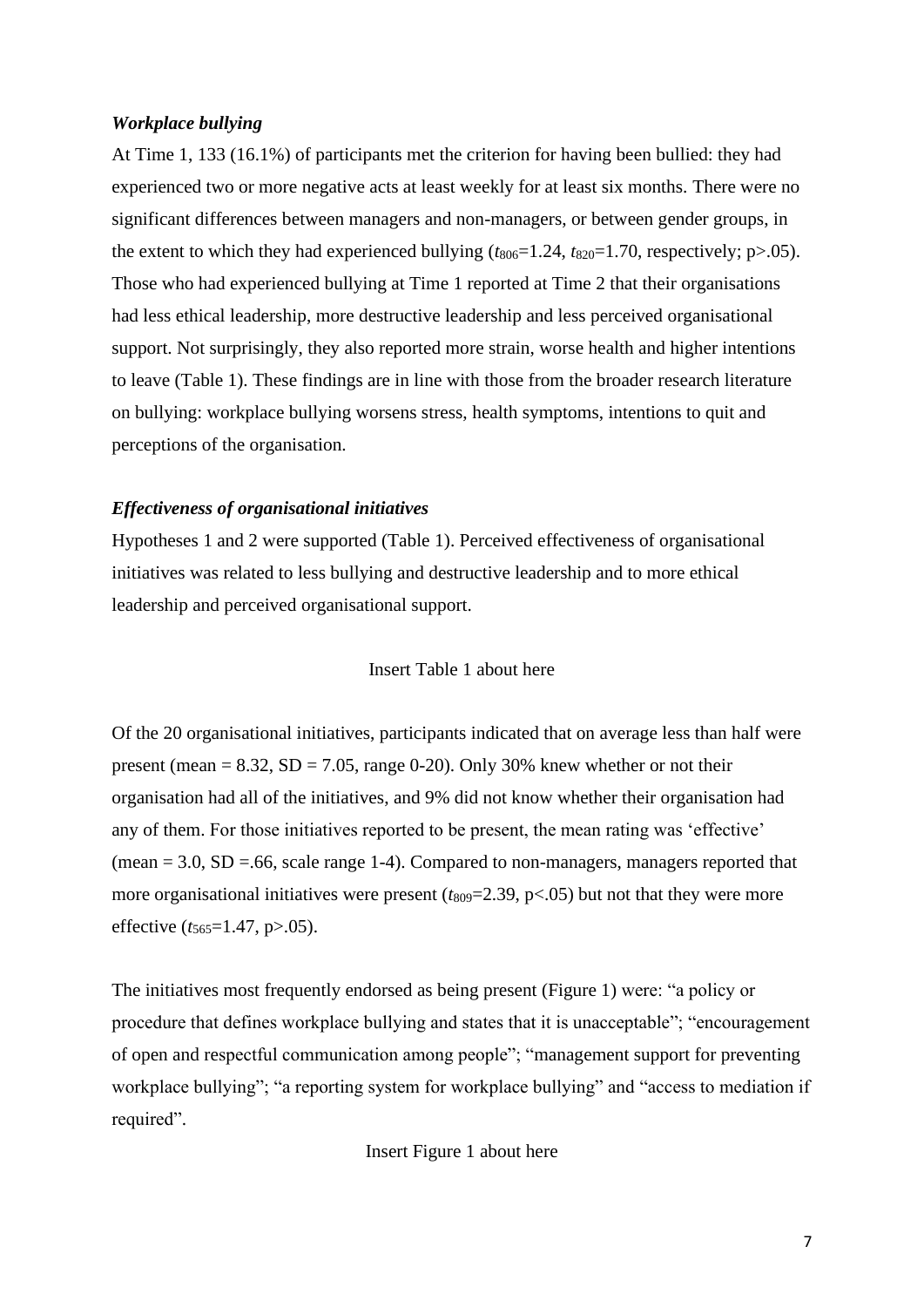These were not, however, the ones that were rated by targets as most effective, which were : "clear consequences for those who engage in bullying", "an Employee Assistance Programme", and "collection and review of data on workplace bullying" (Figure 2). As the Figures make clear, compared to non-targets of bullying, targets reported that their organisation had fewer initiatives in place to address bullying  $(t_{821}=3.91, 821df, p<.001)$ , and that the initiatives were less effective  $(t_{572}=9.45, p<.001)$ .

Insert Figure 2 about here

### *Moderation analysis*

The analyses for Hypothesis 3, on moderation, examined experiences of negative acts and perceptions of the effectiveness of organisational strategies at Time 1, and ethical leadership, destructive leadership, POS, strain, health symptoms and intentions to leave at Time 2, controlling for role (non-managers=0, managers=1). Except for POS (H3f), the expected patterns of moderation were found, supporting Hypotheses 3a-e. In all regressions, bullying at Time 1 significantly predicted worse perceptions of leadership and organisational support, worse physical and mental health and higher intentions to leave at Time 2. Similarly, perceived effectiveness of organisational initiatives predicted better perceptions of leadership and support, better health and lower intentions to leave. While statistically significant, it is clear (Table 2, Figure 3) that the moderated effects were small, whereas the main effects of bullying were strong. Implications will be outlined in the Discussion.

> Insert Table 2 about here Insert Figure 3 about here

#### **Discussion**

Focusing firstly on the impact of bullying and organisational initiatives to combat it, it is clear that bullying had stronger effects. Specifically, changes in the perceived effectiveness of organisational initiatives were largely unrelated to changes in well-being or perceptions of leadership and support. In contrast, with higher levels of bullying, wellbeing and perceptions of leadership and support were significantly worse. The interactions show that the combination of high bullying and ineffective organisational initiatives was associated with the worst outcomes, but when bullying was high, organisational initiatives did little to reduce its effects. That is, while most of the expected interactions were found, the effect sizes were small.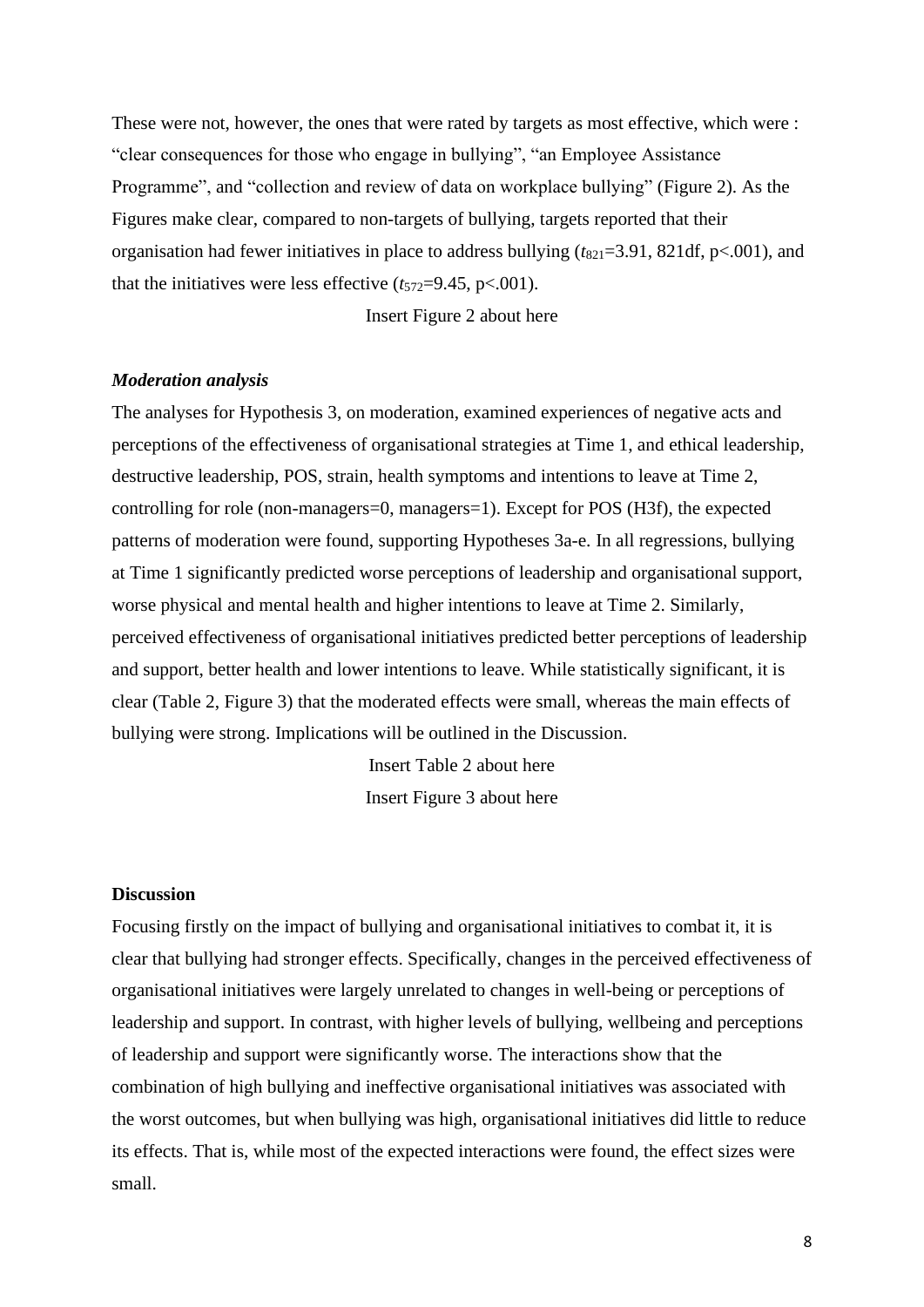In general, participants knew little about what their organisations had to offer to help deal with bullying, but felt that systems would be effective if required. Compared to non-targets, however, those who had experienced bullying reported there were fewer initiatives in place and they were less effective. Those who have not had to deal with bullying may have an overly optimistic view of the organisational systems that could be available to help them if the situation did arise, while targets who have attempted to use these systems are likely to have a more realistic view of their availability and effectiveness, and perhaps to have been disappointed by their experiences. [16](#page-10-8) The combination of being bullied and finding little effective support risks being particularly harmful.

### *Implications for practice*

Organisational systems for managing workplace bullying need to be carefully established, implemented, communicated and evaluated. In conjunction with recently published Best Practice Guidelines on managing workplace bullying,<sup>[1](#page-9-0)</sup> data from the present study provide an indication of some ways forward. Recommendations include building effective policy which defines bullying, clarifies standards of behaviour, is known, implemented and valued, and which offers support for both targets and non-targets while respecting privacy and fairness.<sup>[39](#page-11-16)</sup> Initiatives which aim to build good relationships in a respectful work environment are also showing promising results.<sup>[40,](#page-11-17) [41](#page-12-0)</sup> Such initiatives aim to support diversity, build positive workplace cultures around goals, problem-solving and change management, foster management competencies and have effective consultation processes in place, and in doing so address a wide range of issues, of which bullying is one. The importance of leadership is also clear: managing workplace bullying requires building effective leadership competencies to ensure that leaders do not foster bullying or allow it to flourish, to ensure that organisations systems are in place to address bullying when it does arise and to create a workplace climate with norms of respect and support  $14, 42, 43$  $14, 42, 43$  $14, 42, 43$ .

#### *Implications for research*

The current study relied on self-report data from an online survey and included participants from a wide range of organisational and sectors. It is therefore not possible to know the extent to which participants' perceptions of the initiatives to manage bullying, or of leadership and support, were accurate. In-depth investigation of these issues is needed to explore which systems are available within an organisation or small set of organisations, how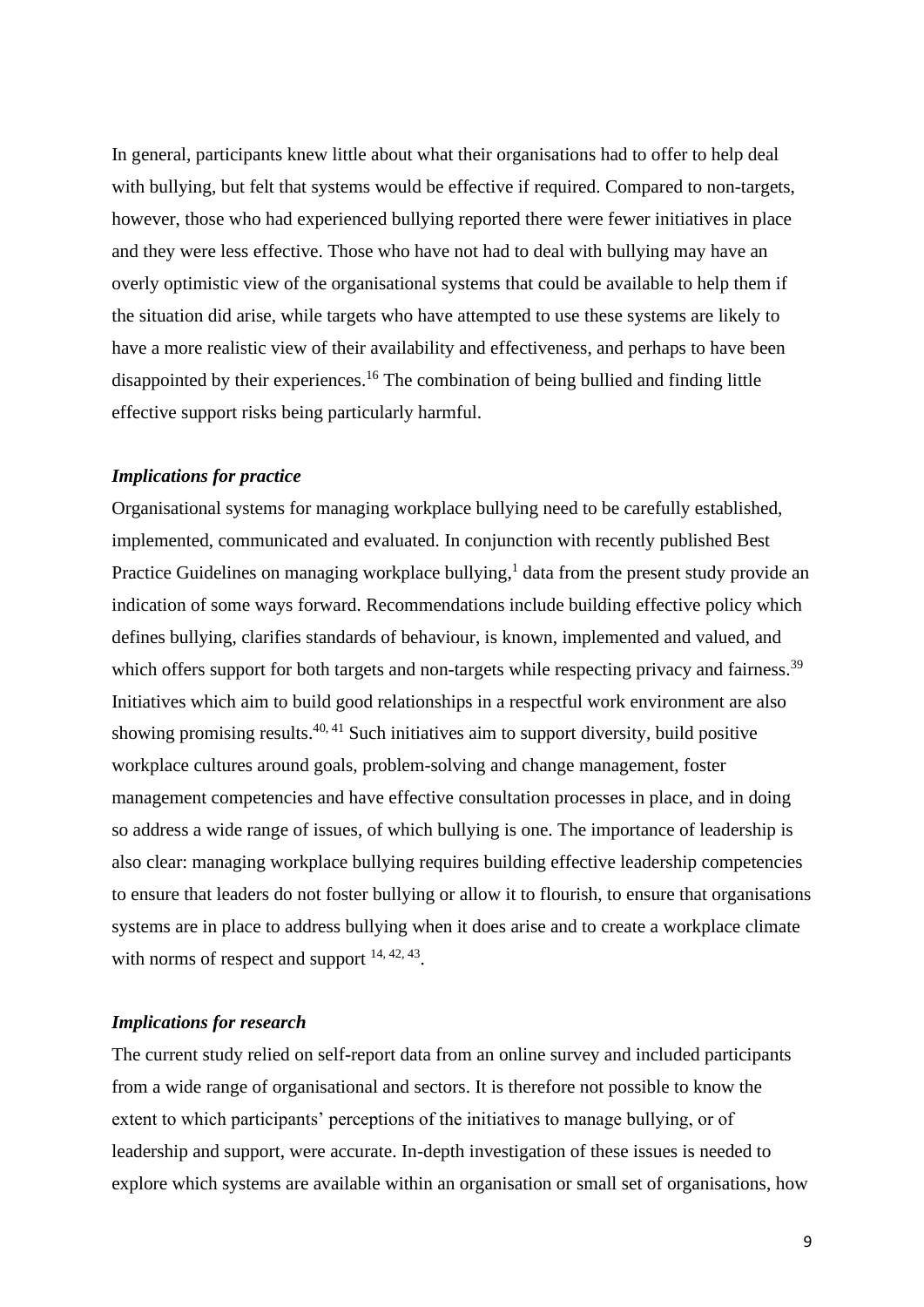the systems are used, and which factors relate to their effectiveness. The different perceptions of organisational systems between targets and non-targets is also worth exploring further, along with the experiences targets have had as they attempt to deal with their situations. It would be valuable to know which, if any, initiatives they had attempted to use and what the outcomes were. As many targets end up leaving their jobs,<sup>[44](#page-12-3)</sup> future research should follow up those who have changed jobs as a result of bullying. There is also an ongoing need to identify and examine organisations which are dealing effectively with bullying, and to move beyond attempting to identify which components of an organisation's system work, to exploring issues of context, needs and stakeholder priorities. [45](#page-12-4) It is important, for example, to understand why initiatives are expected to work, for whom and in which situations,<sup>[45,](#page-12-4)46</sup> in order to know not only whether outcomes have been achieved but also how and why.<sup>[47](#page-12-6)</sup>

## *Conclusions*

Managing workplace bullying is complex and there is evidence that organisations are often ineffective in dealing with it.<sup>[16](#page-10-8)</sup> It is clear that resolving the problem is the responsibility, not just of targets, but of individuals throughout the organisation and especially of key role models, that is, managers and leaders.

### **Acknowledgement**

Elements of the research presented in this paper were presented at the New Zealand Psychological Society Annual Conference, Auckland, 2016.

### **References**

- <span id="page-9-0"></span>1. WorkSafe New Zealand. *Preventing and responding to workplace bullying: Best practice guidelines*. Wellington: Ministry of Business, Innovation and Employment (MBIE); 2014.
- <span id="page-9-1"></span>2. Einarsen S, Hoel H. The Negative Acts Questionnaire: Development, validation and revision of a measure of bullying at work. 10th European Congress on Work and Organisational Psychology; May; Prague2001.
- <span id="page-9-2"></span>3. Bentley T, Catley B, Cooper-Thomas H, Gardner D, O'Driscoll M, Dale A, et al. Perceptions of workplace bullying in the New Zealand travel industry: Prevalence and management strategies. *Tourism Management*. 2012;33(2):351-60.
- 4. Einarsen S, Hoel H, Zapf D, Cooper CL, editors. Bullying and harassment in the workplace : Developments in theory, research, and practice 2nd ed. Boca Raton, FL, USA: Taylor & Francis; 2011.
- 5. Glambek M, Matthiesen S, Hetland J, Einarsen S. Workplace bullying as an antecedent to job insecurity and intention to leave: a 6-month prospective study. *Human Resource Management Journal*. 2014;online.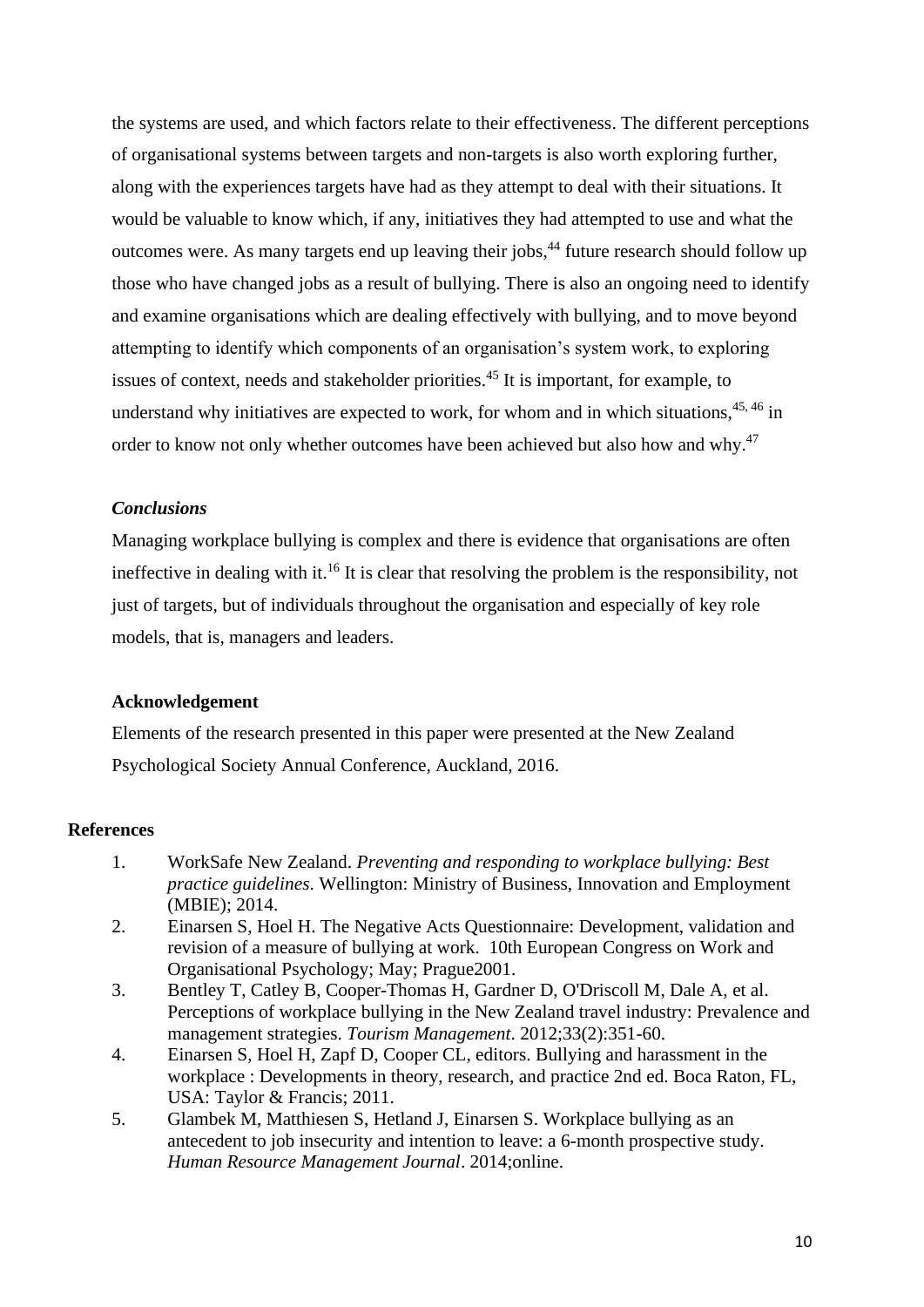- 6. Cooper-Thomas H, Bentley T, Catley B, Gardner D, O'Driscoll M, Trenberth L. The impact of bullying on observers and targets. *New Zealand Journal of Human Resource Management*. 2014;14(2):82-95.
- 7. Rodriguez-Munoz, Baillien E, de Witte H, Moreno-Jimenez B, Pastor JC. Crosslagged relationships between workplace bullying, job satisfaction and engagement : Two longitudinal studies. *Work & Stress*. 2009;23(3):225-43.
- <span id="page-10-0"></span>8. Djurkovic N, McCormack D, Casimir G. Workplace bullying and intention to leave: the moderating effect of percieved organisational support. *Human Resource Management Journal*. 2008;18(4):405-22.
- <span id="page-10-1"></span>9. Nielsen MB, Einarsen S. Outcomes of exposure to workplace bullying: A metaanalytic review. *Work & Stress: An International Journal of Work, Health & Organisations*. 2012;26(4):309-32.
- <span id="page-10-2"></span>10. Jackson D, Firtko A, Edenborough M. Personal resilience as a strategy for surviving and thriving in the face of workplace adversity: A literature review. *JAN Journal of Advanced Nursing*. 2007;60(1):1-9.
- <span id="page-10-3"></span>11. Ferris P. A preliminary typology of organisational response to allegations of workplace bullying: see no evil, hear no evil, speak no evil *British Journal of Guidance & Counselling*. 2004;32(3):389-95.
- <span id="page-10-4"></span>12. Fox S, Stallworth L. Building a framework for two internal organizational approaches to resolving and preventing workplace bullying: Alternative dispute resolution and training. *Consulting Psychology Journal: Practice and Research*. 2009;61(3):220-41.
- <span id="page-10-5"></span>13. Beirne M, Hunter P. Workplace bullying and the challenge of pre-emptive management: A dual case analysis. *Personnel Review*. 2013;42(5):595-612.
- <span id="page-10-6"></span>14. Hauge LJ, Einarsen S, Knardahl S, Lau B, Notelaers G, Skogstad A. Leadership and role stressors as departmental level predictors of workplace bullying. *International Journal of Stress Management*. 2011;18(4):305-23.
- <span id="page-10-7"></span>15. Bowling NA, Beehr TA. Workplace harassment from the victim's perspective: a theoretical model and meta-analysis. *Journal of Applied Psychology*. 2006;91(5):998.
- <span id="page-10-8"></span>16. Woodrow C, Guest DE. When good HR gets bad results: exploring the challenge of HR implementation in the case of workplace bullying. *Human Resource Management Journal*. 2014;24(1):38-56.
- <span id="page-10-9"></span>17. Hodson R, Roscigno VJ, Lopez SH. Chaos and the abuse of power. *Work & Occupations*. 2006, 11;33(4):382-416.
- <span id="page-10-10"></span>18. Ferris G, Zinko R, Brouer RL, Buckley MR, Harvey MG. Strategic bullying as a supplementary, balanced perspective on destructive leadership. *Leadership Quarterly*. 2007, 06;18(3):195-206.
- <span id="page-10-11"></span>19. Baillien E, Neyens I, De Witte H. Organizational correlates of workplace bullying in small- and medium-sized enterprises. *International Small Business Journal*. 2011;29(6):610-25.
- <span id="page-10-12"></span>20. Dollard M, Karasek R. Building psychosocial safety climate: Evaluation of a socially coordinated PAR risk management stress prevention study. . In: Houdmont J, Leka S, editors. Contemporary Occupational Health Psychology: Global Perspectives on Research and Practice. Chichester, UK: Wiley-Blackwell; 2010. p. 208-33.
- <span id="page-10-13"></span>21. Hodgins M, MacCurtain S, Mannix-McNamara P. Workplace bullying and incivility: a systematic review of interventions. *International Journal of Workplace Health Management*. 2014;7(1):54-72.
- <span id="page-10-14"></span>22. Harrington S, Rayner C, Warren S. Too hot to handle? Trust and human resource practitioners' implementation of anti-bullying policy. *Human Resource Management Journal*. 2012.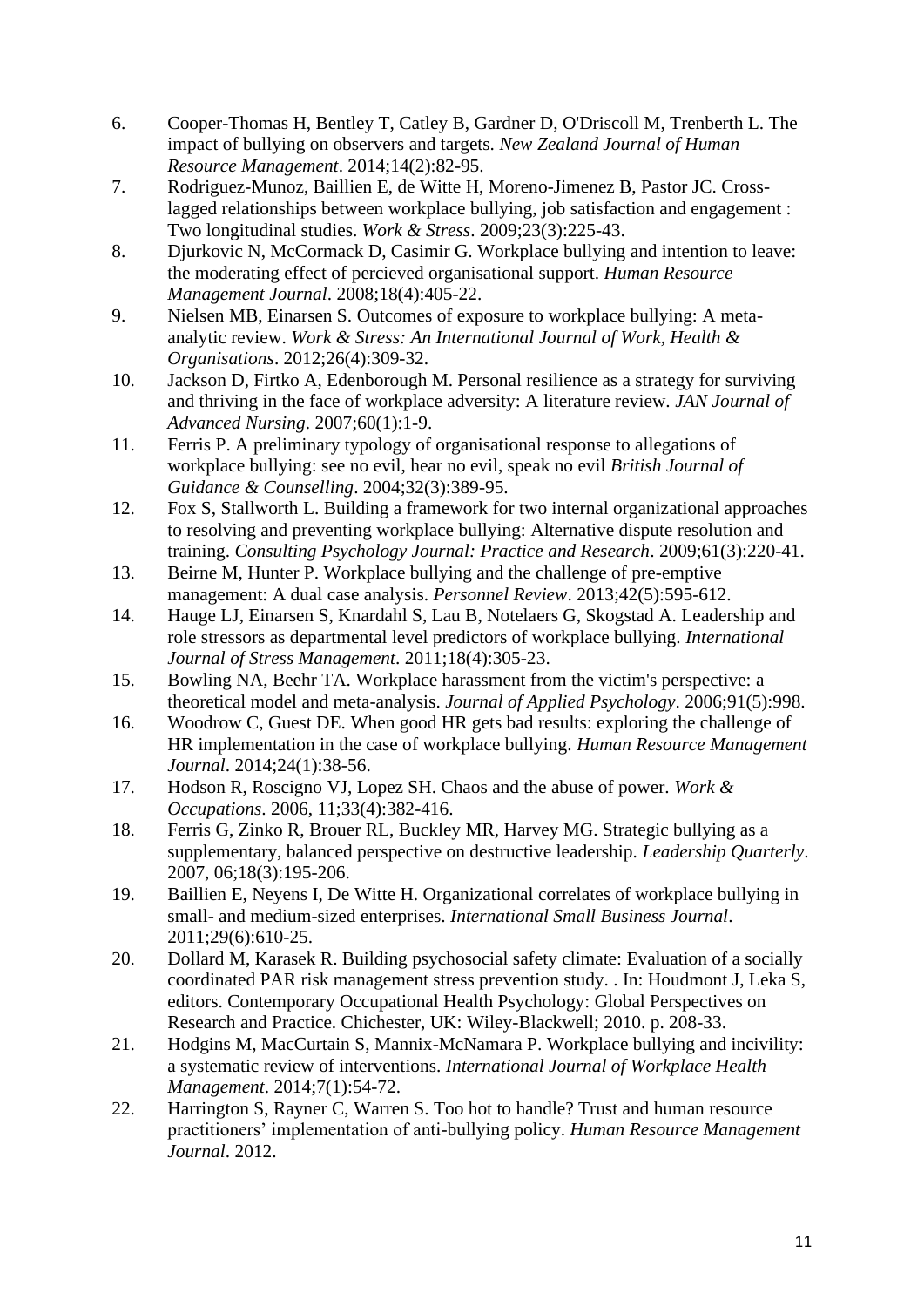- <span id="page-11-0"></span>23. Nielsen MB. Bullying in work groups: The impact of leadership. *Scandinavian Journal of Psychology*. 2012.
- <span id="page-11-1"></span>24. Einarsen S, Aasland MS, Skogstad A. Destructive leadership behavior: A definition and conceptual model. *Leadership Quarterly*. 2007;18(3):207-16.
- <span id="page-11-2"></span>25. Shaw JB, Erickson A, Harvey M. A method for measuring destructive leadership and identifying types of destructive leaders in organizations. *The Leadership Quarterly*. 2011;22:575-90.
- <span id="page-11-3"></span>26. Brown ME, Treviño LK, Harrison DA. Ethical leadership: A social learning perspective for construct development and testing. . *Organizational Behavior and Human Decision Processes*. 2005;97:117-34.
- <span id="page-11-4"></span>27. Eisenberger R, Huntingdon R, Hutchison S, Sowa D. Perceived organizational support. *Journal of Applied Psychology*. 1986;71:500-7.
- <span id="page-11-5"></span>28. Rhoades L, Eisenberger R. Perceived organizational support: a review of the literature. *Journal of applied psychology*. 2002;87(4):698.
- <span id="page-11-6"></span>29. Skogstad A, Torsheim T, Einarsen S. Testing the work environment hypothesis of bullying on a group level of analysis: Psychosocial factors as precursors of observed workplace bullying. *Applied Psychology: An International Review*. 2011;Published online:1-21.
- <span id="page-11-7"></span>30. Schat ACH, Kelloway EK. Reducing the adverse consequences of workplace aggression and violence: The buffering effects of organizational support. *Journal of Occupational Health Psychology*. 2003;8(2):110-22.
- <span id="page-11-8"></span>31. Kelloway E, Francis L. Longitudinal research and data analysis. In: Sinclair RR, Wang M, Tetrick LE, editors. Research methods in occupational health psychology: Measurement, design, and data analysis. New York: Routledge; 2013. p. 374-94.
- <span id="page-11-9"></span>32. Podsakoff PM, Podsakoff NP, Lee J-Y. Common method biases in behavioral research: A critical review of the literature and recommended remedies. *Journal of Applied Psychology*. 2003;88(5):879-903.
- <span id="page-11-10"></span>33. Einarsen S, Hoel H, Notelaers G. Measuring exposure to bullying and harassment at work: Validity, factor structure and psychometric properties of the Negative Acts Questionnaire-Revised. *Work & Stress*. 2009;23(1):24-44.
- <span id="page-11-11"></span>34. Leymann H. The content and development of mobbing at work. *European Journal of Work & Organizational Psychology*. 1996;5(2):165-85.
- <span id="page-11-12"></span>35. Goldberg DP, Williams P. *A User's Guide to the General Health Questionnaire (GHQ).* Windsor, UK.: NFER-Nelson Publishing Company Limited.; 1988.
- <span id="page-11-13"></span>36. Goldberg DP. *The detection of psychiatric illness by questionnaire.* Oxford, UK: Oxford University Press; 1972.
- <span id="page-11-14"></span>37. Spector PE, Jex SM. Development of four self-report measures of job stressors and strain: Interpersonal Conflict at Work Scale, Organizational Constraints Scale, Quantitative Workload Inventory, and Physical Symptoms Inventory. *Journal of Occupational Health Psychology*. 1998;3(4):356-67.
- <span id="page-11-15"></span>38. O'Driscoll MP, Beehr T. Supervisor behaviors, role stressors and uncertainty as predictors of personal outcomes for subordinates. *Journal of Organisational Behavior*. 1994;15(2):141-51.
- <span id="page-11-16"></span>39. Piotrowski C. From workplace bullying to cyberbullying: The enigma of eharassment in modern organizations. *Organisational Development Journal*. 2012;30(4):43-52.
- <span id="page-11-17"></span>40. Leiter MP, Laschinger HKS, Day AL, Oore DG. The impact of civility interventions on employee social behavior,distress, and attitudes. *Journal of Applied Psychology*. 2011;96(6):1258-74.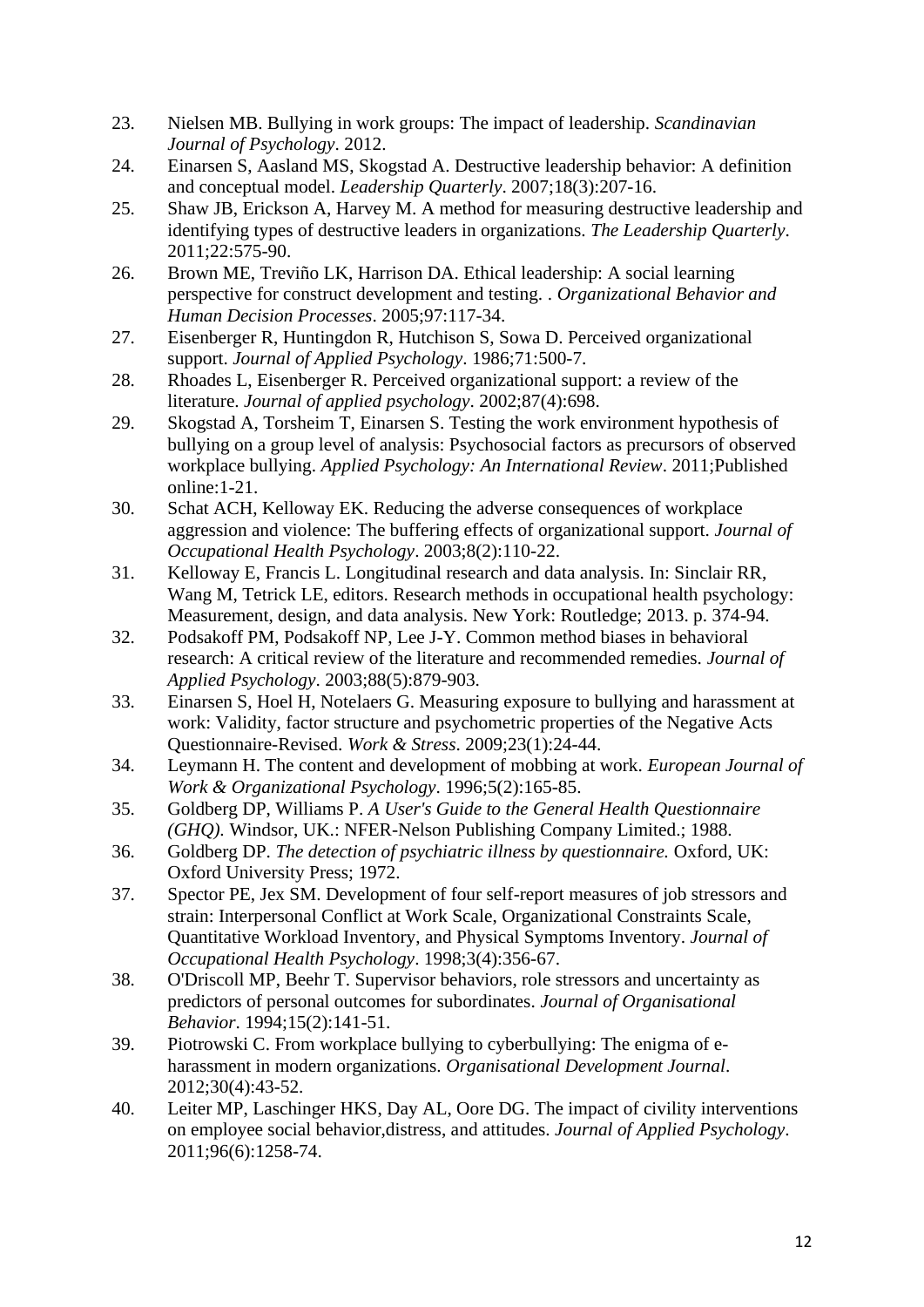- <span id="page-12-0"></span>41. Osatuke. Civility, respect, engagement in the workforce (CREW): Nationwide organization development intervention at Veterans Health Administration. *The Journal of Applied Behavioral Science*. 2009;45(3):384-410.
- <span id="page-12-1"></span>42. Hoel H, Glaso L, Hetland H, Cooper CL, Einarsen S. Leadership styles as predictors of self-reported and observed workplace bullying. *British Journal of Management*. 2010;21:453-68.
- <span id="page-12-2"></span>43. Kwan SSMK, Tuckey MR, Dollard M. The role of the psychosocial safety climate in coping with workplace bullying: A grounded theory and sequential tree analysis. *European Journal of Work & Organizational Psychology*. 2016;25(1):133-48.
- <span id="page-12-3"></span>44. Houshmand M, O'Reilly J, Robinson S, Wolff A. Escaping bullying: The simultaneous impact of individual and unit-level bullying on turnover intentions. *Human Relations*. 2012;65(7):901-8.
- <span id="page-12-4"></span>45. Pawson R. *Evidence-based policy: a realist perspective*. London: SAGE; 2006.
- <span id="page-12-5"></span>46. Pawson R. *The science of evaluation : a realist manifesto*: London ; Thousand Oaks, CA; 2013.
- <span id="page-12-6"></span>47. Brousselle A, Champagne F. Program theory evaluation: Logic analysis. *Evaluation and Program Planning*. 2011;34(1):69-78.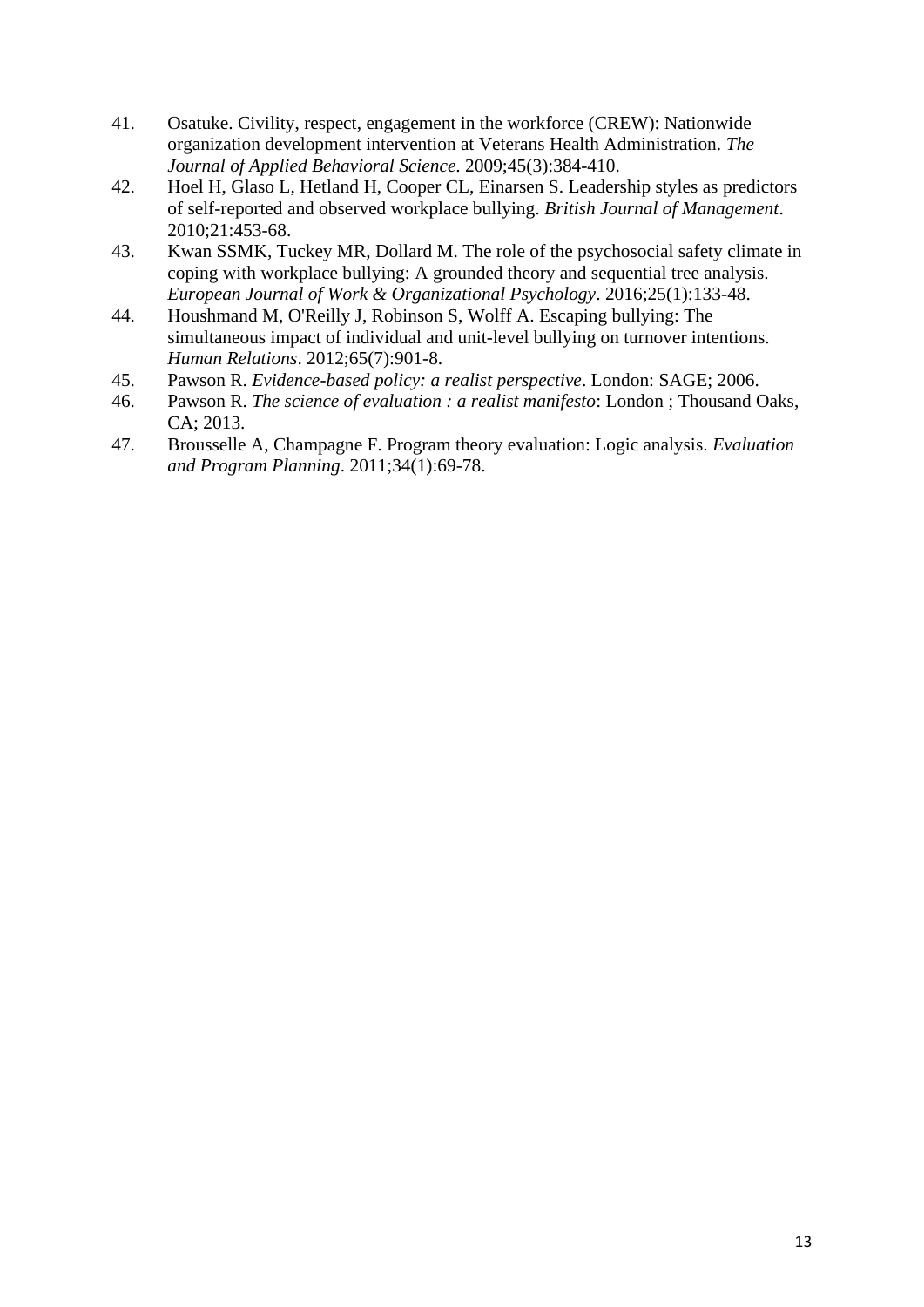|                                         |          | 2         | 3         | $\overline{4}$ | 5         | 6        | 7        | 8    |
|-----------------------------------------|----------|-----------|-----------|----------------|-----------|----------|----------|------|
| 1. Workplace bullying T1                |          |           |           |                |           |          |          |      |
| 2. Effectiveness of org. initiatives T1 | $-.47**$ |           |           |                |           |          |          |      |
| 3. Ethical leadership T2                | $-.49**$ | $.40**$   |           |                |           |          |          |      |
| 4. Destructive leadership T2            | $.51***$ | $-.33**$  | $-.74***$ |                |           |          |          |      |
| 5. POS T <sub>2</sub>                   | $-.48**$ | $.45***$  | $.65***$  | $-.64**$       |           |          |          |      |
| 6. Physical health symptoms T2          | $.35***$ | $-.15***$ | $-.24***$ | $.27***$       | $-.28***$ |          |          |      |
| 7. Strain T2                            | $.43***$ | $-.30**$  | $-.40**$  | $.45***$       | $-.52**$  | $.46***$ |          |      |
| 8. Intentions to leave T <sub>2</sub>   | $.46***$ | $-.31***$ | $-.46$ ** | $.51***$       | $-.57**$  | $.34***$ | $.53***$ |      |
| Mean                                    | 1.39     | 3.00      | 3.54      | 1.91           | 5.02      | 1.62     | 2.24     | 2.75 |
| <b>SD</b>                               | .50      | .66       | .85       | .79            | 1.58      | .49      | .51      | 1.59 |

 $** = p < .001$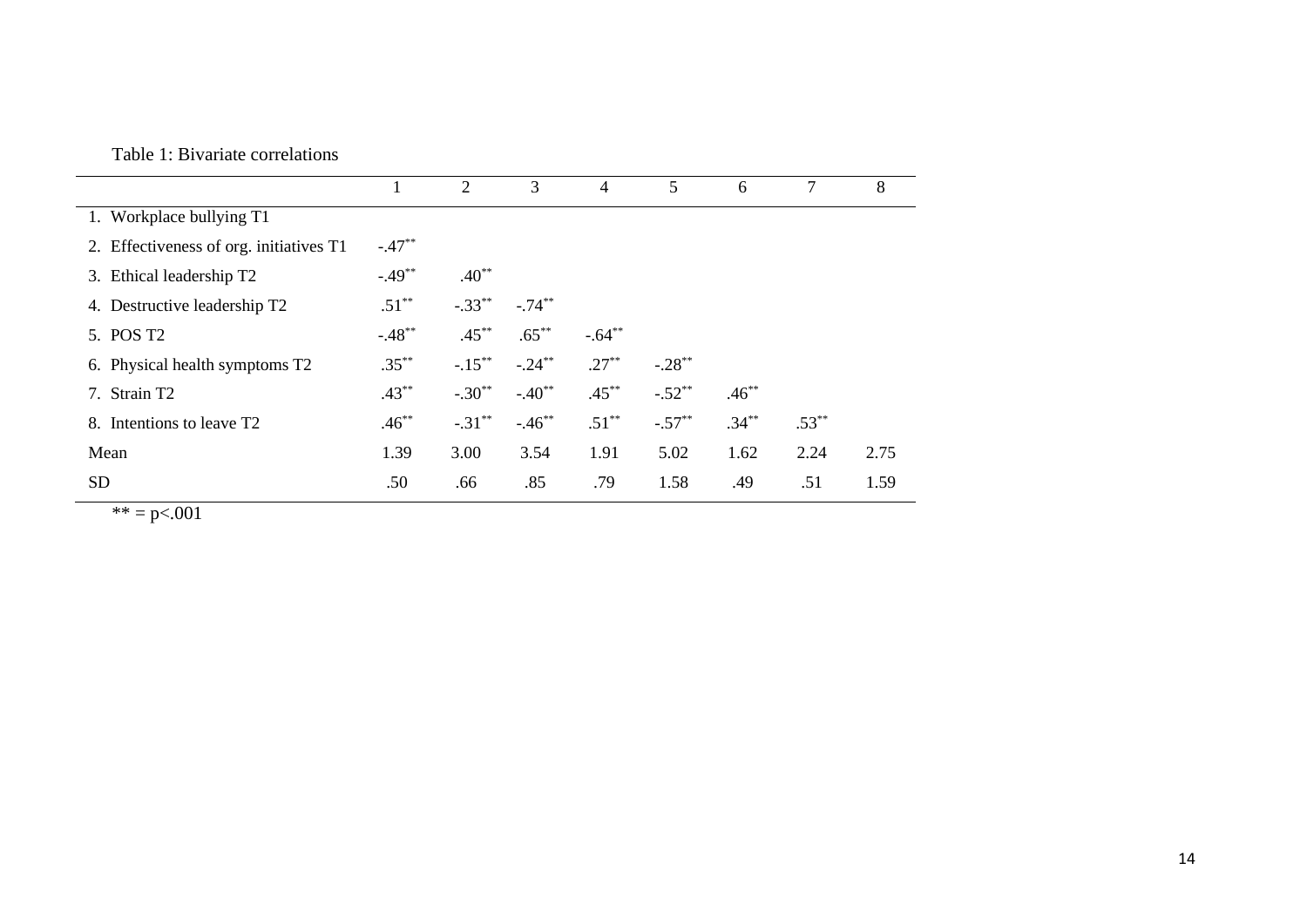| Non-targets              | Ethical leadership |       |                |          | Destructive leadership |          | <b>POS</b> |       |                |
|--------------------------|--------------------|-------|----------------|----------|------------------------|----------|------------|-------|----------------|
|                          | B                  | SE(B) | Beta           | B        | SE(B)                  | Beta     | B          | SE(B) | <b>B</b> eta   |
| Role                     | .01                | .06   | .01            | .07      | .06                    | .04      | .31        | .12   | $.10**$        |
| Bullying T1              | $-.36$             |       | $.04 - .43***$ | .41      | .04                    | $.55***$ | $-.60$     |       | $.08 - .38***$ |
| Eff. org. initiatives T1 | .20                | .03   | $.24***$       | $-.11$   | .03                    | $-14**$  | .45        | .06   | $29***$        |
| Bullying * Effectiveness | $-.08$             | .03   | $-15**$        | .09      | .02                    | $.19***$ | $-.07$     | .05   | $-.07$         |
| Adj. $r^2$               | .25                |       | .27            |          |                        | .30      |            |       |                |
| $\,F$                    | 47.95***           |       |                | 53.08*** |                        |          | $61.41***$ |       |                |

Table 2a. Moderation analysis for ethical leadership, destructive leadership and perceived organisational support.

 $*p<.05; **p<.01; **p<.001$ 

Table 2b. Moderation analysis for strain, physical health symptoms and intentions to leave.

| Non-targets              | Physical health |       |          |          |       |         |                     |       |          |
|--------------------------|-----------------|-------|----------|----------|-------|---------|---------------------|-------|----------|
|                          | Strain          |       |          | symptoms |       |         | Intentions to leave |       |          |
|                          | B               | SE(B) | Beta     | B        | SE(B) | Beta    | B                   | SE(B) | Beta     |
| Role                     | $-.01$          | .04   | $-.01$   | $-.05$   | .04   | $-.05$  | $-.07$              | .12   | $-.02$   |
| Bullying T1              | .25             | .03   | $.50***$ | .23      | .03   | .48***  | .79                 | .08   | $.50***$ |
| Eff. org. initiatives T1 | $-.06$          | .02   | $-.12**$ | .02      | .02   | .04     | $-.19$              | .07   | $-.12**$ |
| Bullying * Effectiveness | .05             | .02   | $.15**$  | .05      | .02   | $.15**$ | .15                 | .05   | $.14**$  |
| Adj. $r^2$               | .22             |       |          | .15      |       |         | .23                 |       |          |
| $\boldsymbol{F}$         | $40.74***$      |       |          | 25.66*** |       |         | 44.25***            |       |          |

\*p<.05; \*\*p<.01; \*\*\*p<.001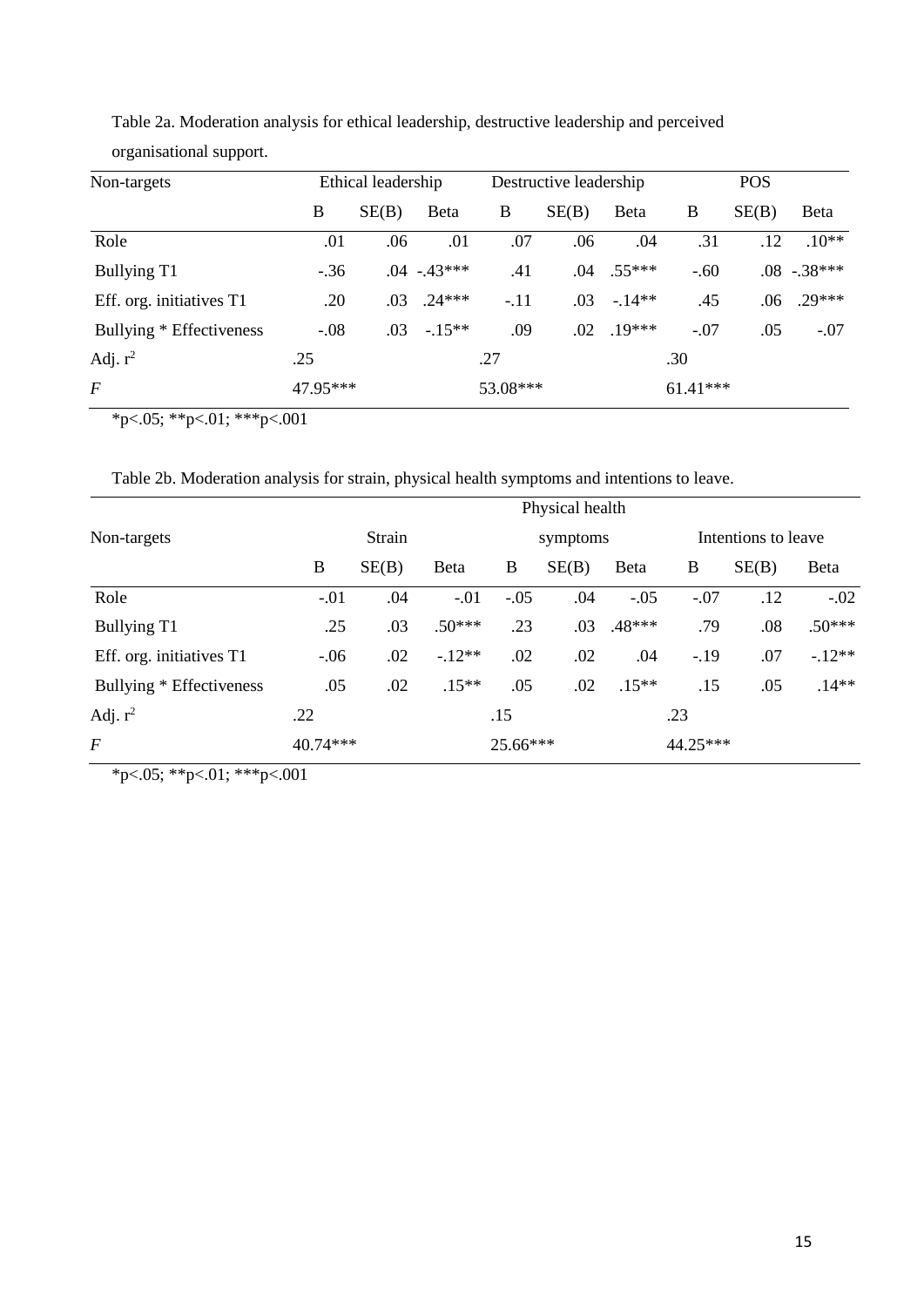

Figure 1: Presence of organisational initiatives to prevent bullying (%)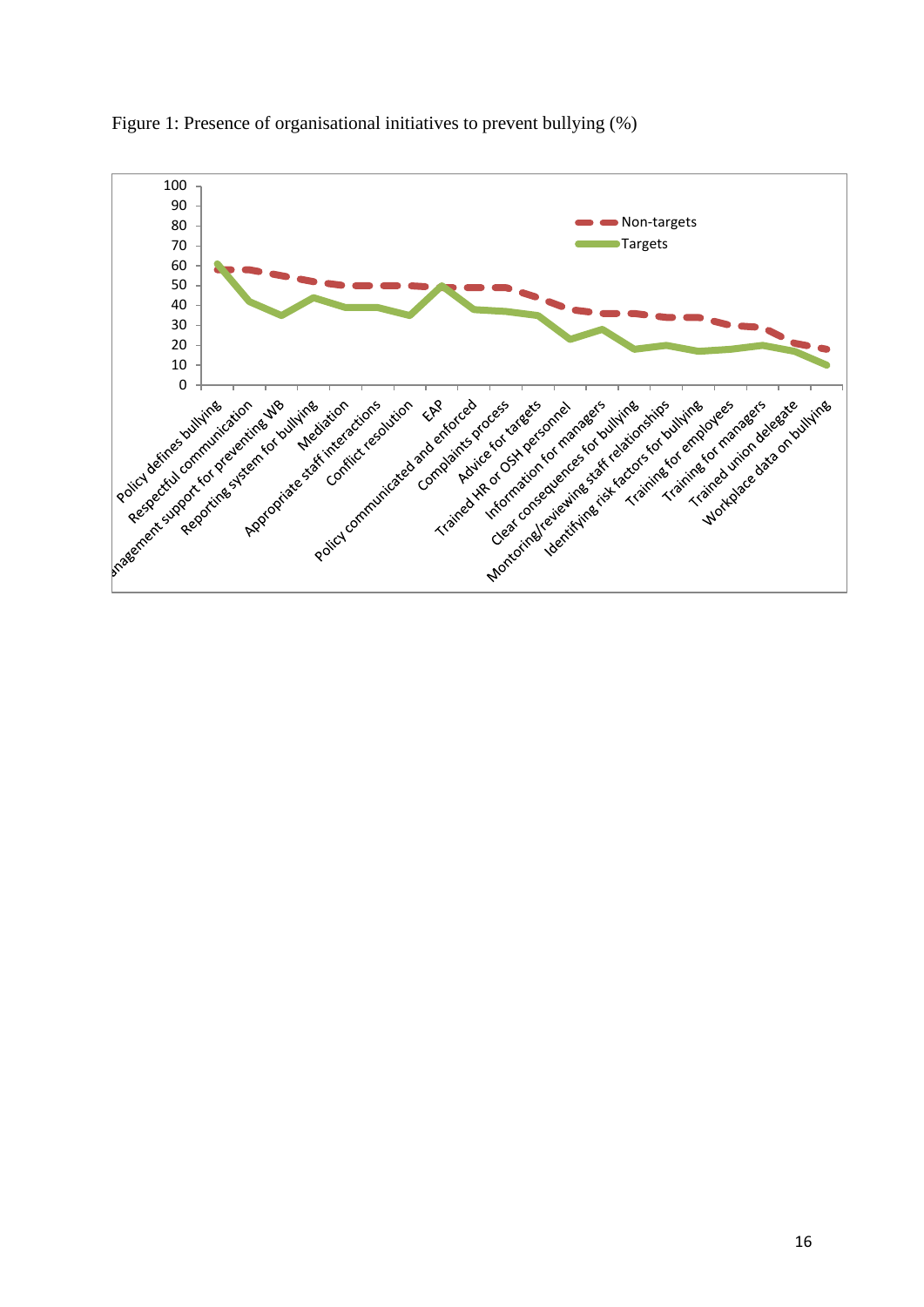

Figure 2: Effectiveness of organisational initiatives